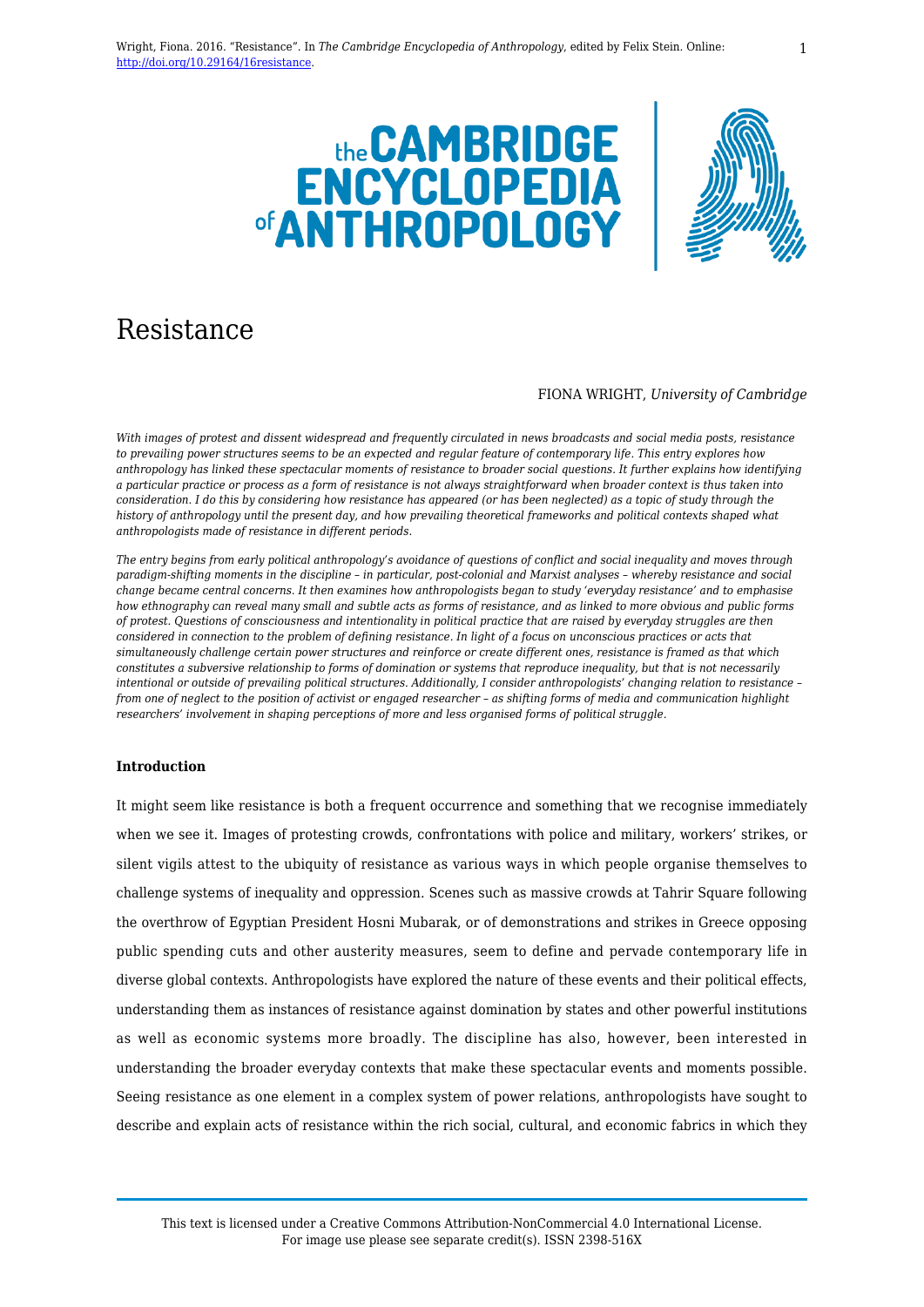take place.

At the same time, anthropologists have approached the idea of resistance with some caution: do protest movements and uprisings really have subversive outcomes? And conversely, how do people resist and challenge the status quo in unintentional and seemingly un-political ways? Recognising a particular act or practice as resistance is often linked to the broader theory of power and politics employed. For example, following the famous dictum of feminism, 'the personal is political', anthropologists have considered women's acts within the intimate domain of their domestic relationships as involving forms of resistance. Or, when analyzing protest movements, that people's personal lives impact upon their capacity to act within public and organised politics. On the other hand, anthropologists have also tried to see resistance where it is less expected. This has often involved stepping back from overarching theoretical frames such as feminism or Marxism when describing and analyzing resistance.

In the following essay, I trace the history of the anthropology of resistance – from its beginnings as a moot concept within a discipline concerned with understanding order, to its attempts to analyze the contemporary proliferation of protest movements. In this way I explore how resistance can be an unintentional, unconscious, and ambiguous feature of the everyday, as well as the desired outcome of organised political movements.

## **Order and rebellion: resistance in the shadows**

Early anthropological attention to resistance was framed in the terms of the dominant political anthropology of the time (up until the late 1950s), which emphasised the maintenance of social order and avoided questions of oppression and conflict. In light of this focus, those anthropologists who did analyze points of friction tended to depict them as the temporary release of social tensions. This would allow those who were discontent or found themselves in subordinate positions to then be re-absorbed into the normal social fabric with the threat of potential upheaval removed. A key work in this vein was Max Gluckman's *Rituals of rebellion in South-east Africa* (1954), in which fertility rituals and ceremonies humiliating royal leaders among Zulu, Tsonga, and Swazi peoples were treated as moments in which social taboos can be broken and rebellious drives aired so that all involved – both the weak and the powerful – can continue in their assigned social roles without revolution. Social hierarchies are thus in fact protected, Gluckman claimed, by socially sanctioned expressions of discontent, or at least by the recognition of the existence of inequality within a society and ritualised attempts to deal with it.

This approach from political anthropology was picked up and elaborated into one of the most influential contributions to the anthropology of ritual and religion, by Gluckman's student Victor Turner. Based on his fieldwork with the Ndembu of Zambia, Turner combined Gluckman's attention to the cathartic dimension of rituals of rebellion with his own interest in rites of passage that marked, for example, the change from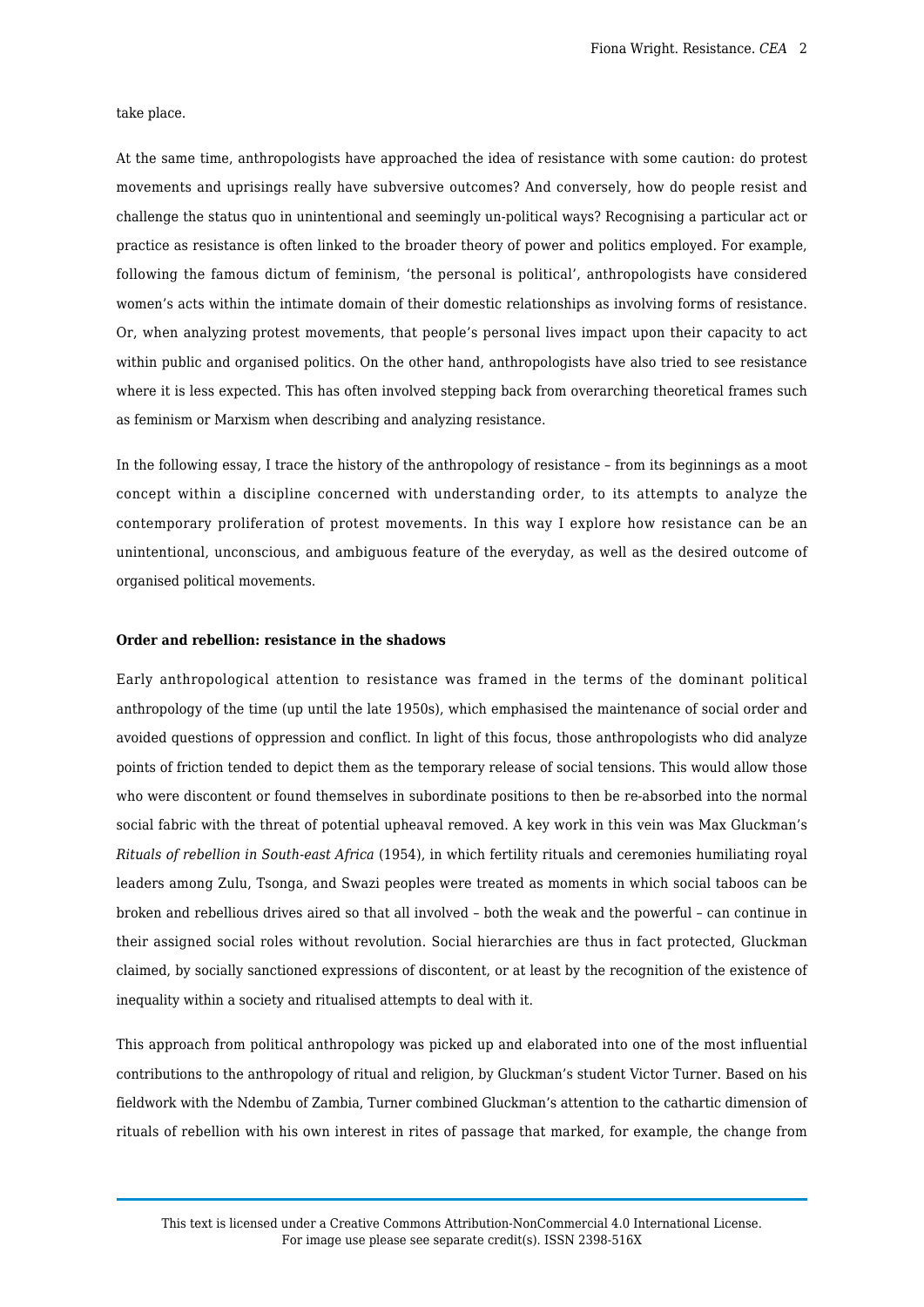youth to adulthood, to suggest the idea of 'liminality' (1969). In the liminal phase of ritual, Turner argued, status roles could be reversed and subjugated members of a society can assume powerful positions, as 'anti-structure' is allowed to prevail over 'structure', and a temporarily egalitarian status of 'communitas' – a fervent and powerful feeling of group bondedness – is reached. Unlike Gluckman, though, Turner took this model and applied it to various social movements and cultural phenomena in other times and places, notably to secular contexts and to the groups in Europe and North America, such as the artists and poets of the Beat Generation and their successors the 'hippies', citing Bob Dylan as the 'authentic voice of spontaneous communitas' (Turner 1969: 165). In framing such phenomena in this way, and arguing that their enactments of different kinds of power relations were basically utopian moments that could not be sustained within the political and economic systems in which they operated, Turner maintained a conservative view of social order that made resistance seem like an anomaly or even a naïve and youthful aspiration to social change that could never be realised.

Resistance as it is generally considered - as a challenge to power or domination - was thus largely written out of anthropology of this period. When it did appear, it reinforced the view of prevailing political anthropology approaches at the time: that societies were rather static and maintained a basic equilibrium. This went hand in hand with the almost total absence in these writings of the colonial authorities' presence in the places where anthropologists were working. The ways in which European powers maintained their rule but also faced persistent challenges to it by colonised peoples emerged later, as Marxist and postcolonial theoretical approaches gained ground in anthropological work.

#### **From order to conflict: Marxist and post-colonial anthropology**

Along with the discipline in general, political anthropology underwent a fundamental change in the wake of the national anti-colonial movements of the mid-twentieth century, and so too resistance began to take a more central place in analyses of political systems. As power began to look less static, both in the formerly colonised countries and with the anti-war and anti-capitalist movements elsewhere, two key theoretical approaches shaped anthropological takes on resistance. Marxist and post-colonial perspectives both introduced a profound historicization of anthropological knowledge, sometimes in differing and sometimes in converging ways, such that no approach to power or to resistance could now render society or culture as unchanging or uncontested systems that simply reproduce themselves.

On the one hand, a Marxist emphasis on modes of production informed a generation of political anthropologists who paid attention to how people's labour and material circumstances affected their social and cultural practices, beliefs, and relationships more broadly. Eric Wolf's (1982) and Sidney Mintz' (1985) work on the entanglement of local economic and political processes with global markets and systems of inequality provided key reference points for those who wished to understand how changing global economies led to sometimes unfamiliar and often ambivalent forms of resistance.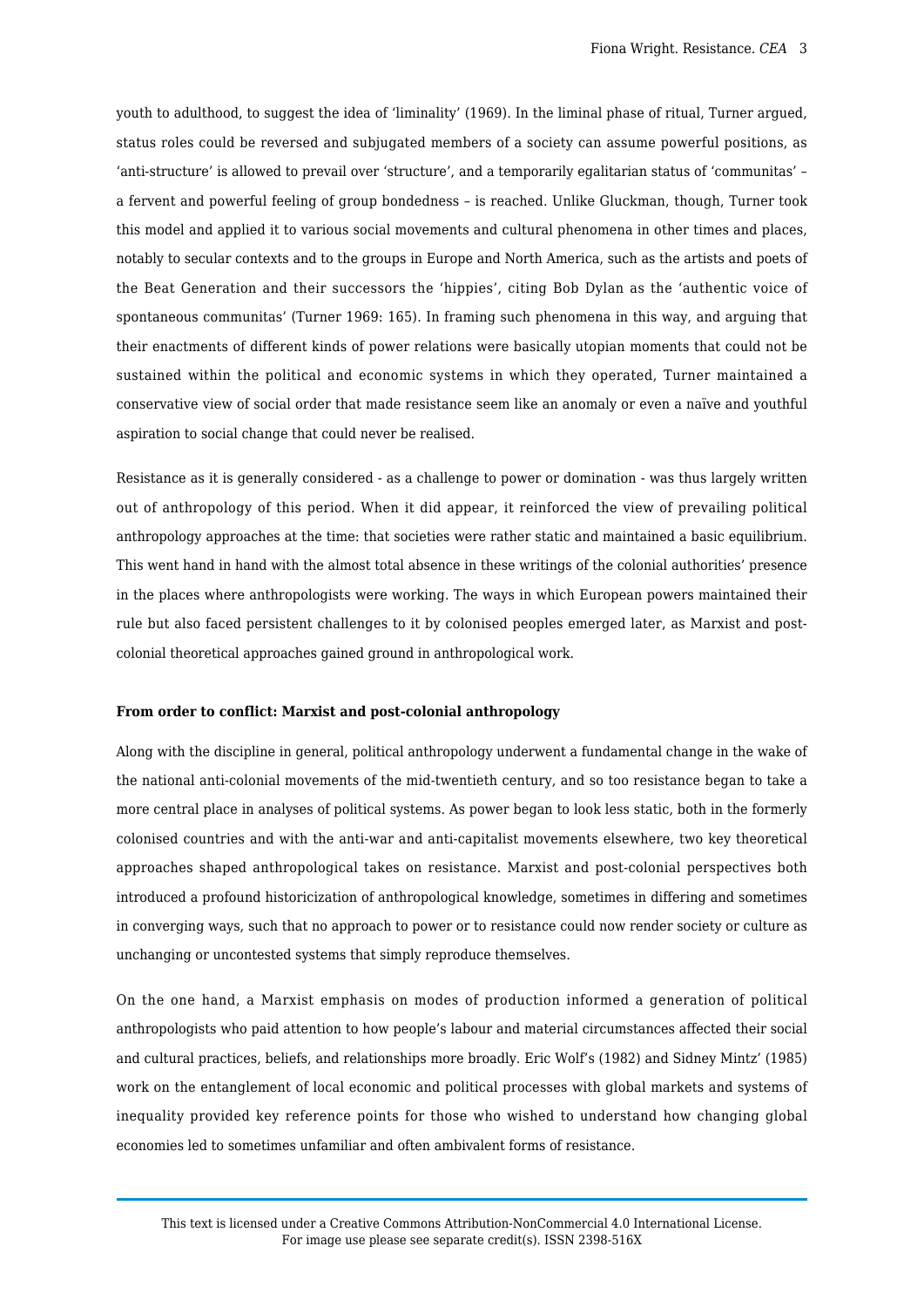Michael Taussig's *The devil and commodity fetishism in South America* (1980) remains a provocative example of this kind of work, as he argued that in the rapid change from peasantry to work on sugarcane plantations in Colombia, workers' beliefs about money earned as wages and their integration of these with the Christian symbol of the devil expressed an indigenous critique of both capitalism and the religion of the Spanish colonisers. Increased productivity, and thus higher earnings, were thought to emanate from a pact with the devil, and the worker concerned was said to suffer a painful, early death. Taussig thus argued that plantation workers were expressing and condemning the suffering brought about by the new economy through the idiom of the pre-commoditised relationship with material objects they had as peasants, when workers and the material things they made and circulated were entwined with their very person. The banknotes earned as wages in the plantations are thus symbolised as having a magical quality that can cause suffering and bad fortune, in Taussig's twist on Marx's theory of commodity fetishism.

The point of studies like these is at least partly to disturb a historical narrative that sees the growth of global capitalism and its attendant securing of hegemony as a linear process. By pointing to expressions of resistance on the part of workers, of more and less conscious forms, and with greater or lesser immediate impacts, this focus on resistance has attempted to lend ethnographic richness to broader theoretical framings of political economy, as well as to undermine modernist accounts that anticipate such developments as inevitable and universally similar. At the same time, though, another intellectual trend to come out of this historical period questioned the sometimes unexamined assumptions of these texts about the false consciousness of workers and the ability of the ethnographer to truly know what the intentions or understandings of the people with whom they did research actually were.

Emerging mainly out of historical studies of colonial India, the subaltern studies school of thinkers suggested that much of the ethnographic record and anthropological theorising that came with it relied too heavily on elite and colonial knowledge. It was unable to take into account the vast majority of the world's ordinary, colonised people – the subalterns – and the ways in which they were not represented in most scholarship. The subaltern studies scholars attempted to study the resistance of groups such as peasants and the way hegemony was never complete in colonial societies, in a way that classical Marxism could not do because of its assumptions about class structure and historical change. The subaltern studies school differed from the Marxist notion that an individual's political consciousness was determined by their position in the class system, and that this would eventually lead to collective struggle aimed at forwarding class-based interests. Rather, they proposed, different forms of individual and political consciousness existed in non-Western histories that universalist theories such as Marxism were unable to comprehend. Thus, the proposition of subaltern 'autonomy' (Guha 1983) – a domain of consciousness outside of elite and colonial representations – was offered as the neglected side of uprisings against the colonial state and raised issues of agency and will in resistance. This line of thought opened significant questions about the nature of consciousness, agency, and knowledge in resistance and political struggle. What do we make of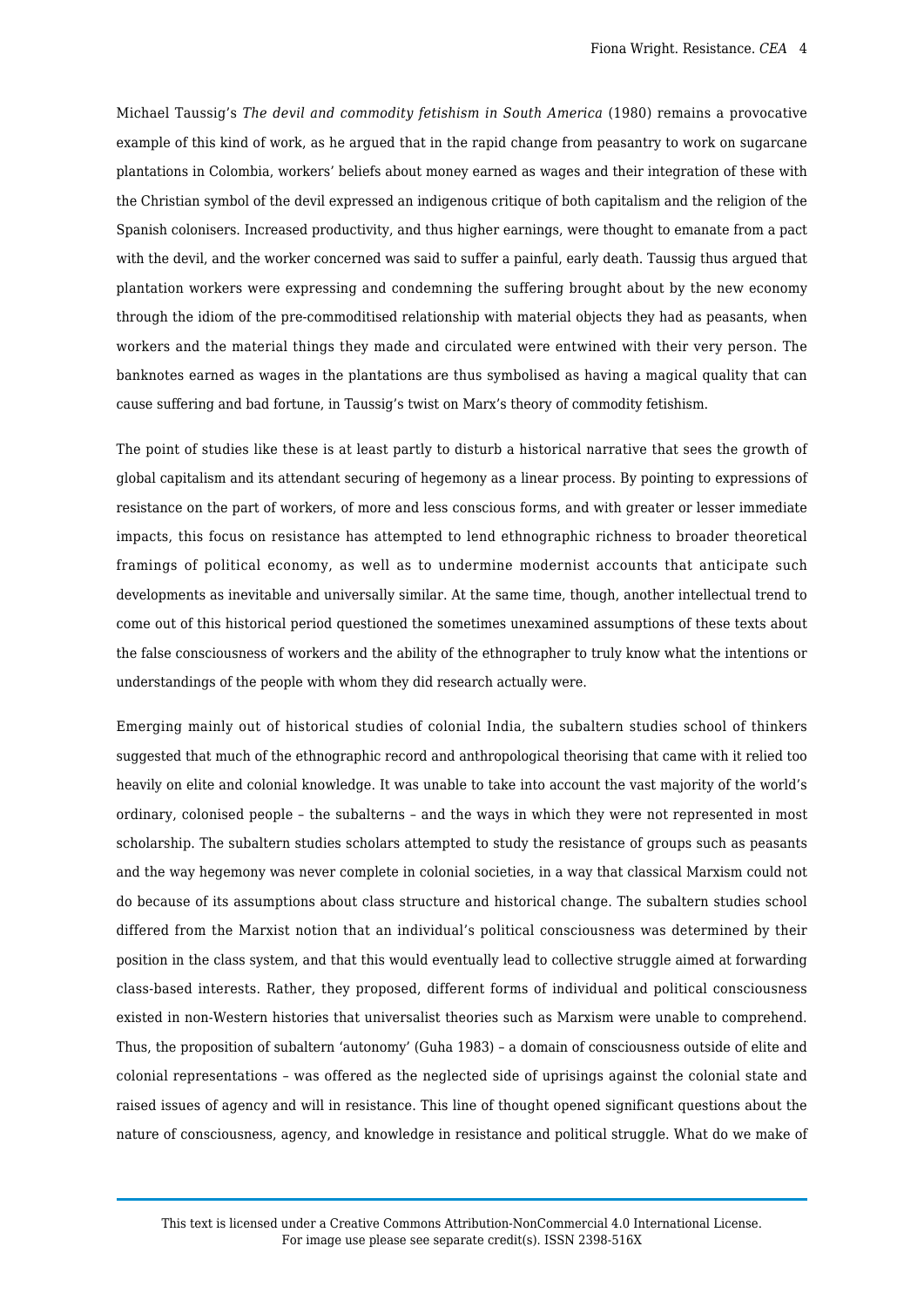acts that look like resistance, but are not interpreted as such by those performing them? Does the idea of 'false consciousness' provide an answer, or can we think about ways of thinking outside of systems of power and domination? With increased attention towards such forms of intention and perception in anthropology more broadly, as well as in the study of politics, the question of resistance became salient in new ways, not least because traditional theories of domination and class struggle had been shaken by emerging scholarship in the wake of decolonization.

#### **Culture, identity and symbolism: everyday resistance**

In light of the interest in histories of resistance that had previously gone unwritten, the 1980s and 1990s saw a wave of work focusing on resistance where it had not been seen before. James Scott's work was key in creating an analytical framework of 'everyday acts of resistance' that saw individual acts that were not formally part of any insurgent political movement as ways in which people resisted domination in banal and often unnoticed ways. Scott's study built on Marxist and post-colonial attention to peasant studies, arguing that a lack of mass political action or violent uprising did not mean that resistance was not occurring. Based on his fieldwork in Malaysia, in *Weapons of the weak* (1985) Scott claimed that although outwardly compliant with rich local landowners, poor villagers were not taken in by inequality and domination but rather chose when and how to express discontent through low-level sabotage and private gossip that could be considered an everyday form of class struggle and resistance. In the later *Domination and the arts of resistance* (1990), he elaborated on these ideas and introduced the concept of 'hidden transcripts' – the 'offstage' criticisms of the powerful that show that subordinate groups are not mystified or falsely conscious, as in classical conceptions of hegemony. Among his wide-ranging examples of hidden transcripts, Scott offers the case of slaves' 'theft', arguing that their taking of crops of livestock was seen as a kind of reclaiming of that which they had produced, although it was described as theft or pilfering by slave-owners or overseers. The point of taking such produce without being detected was not only to avoid punishment or to satisfy hunger but also to achieve an invisible culture of reclaiming ownership over the fruits of their own labour that subverted slave-owners' narratives of property and theft. With this work Scott not only intervened in debates within Marxism, but also drew anthropologists' attention to the banal forms of being dominated and resisting that domination, and offered a way of investigating these questions with the detail of ethnography rather than broad political theory.

Some of the most influential ethnographic work in this vein took this preoccupation with the everyday to classic subjects of anthropological fascination, such as symbolism, religious practice, and spirit possession, and re-read these phenomena in the light of this lens of domination and resistance. Thus Jean Comaroff, for example, studied the rise of Zionist churches among the Tshidi of South Africa as tied up in the persistence of indigenous cultural categories through colonial rule and capitalist transformations (1985). Comaroff's argument is not that Tshidi 'culture' survives untouched by what are presumed to be external political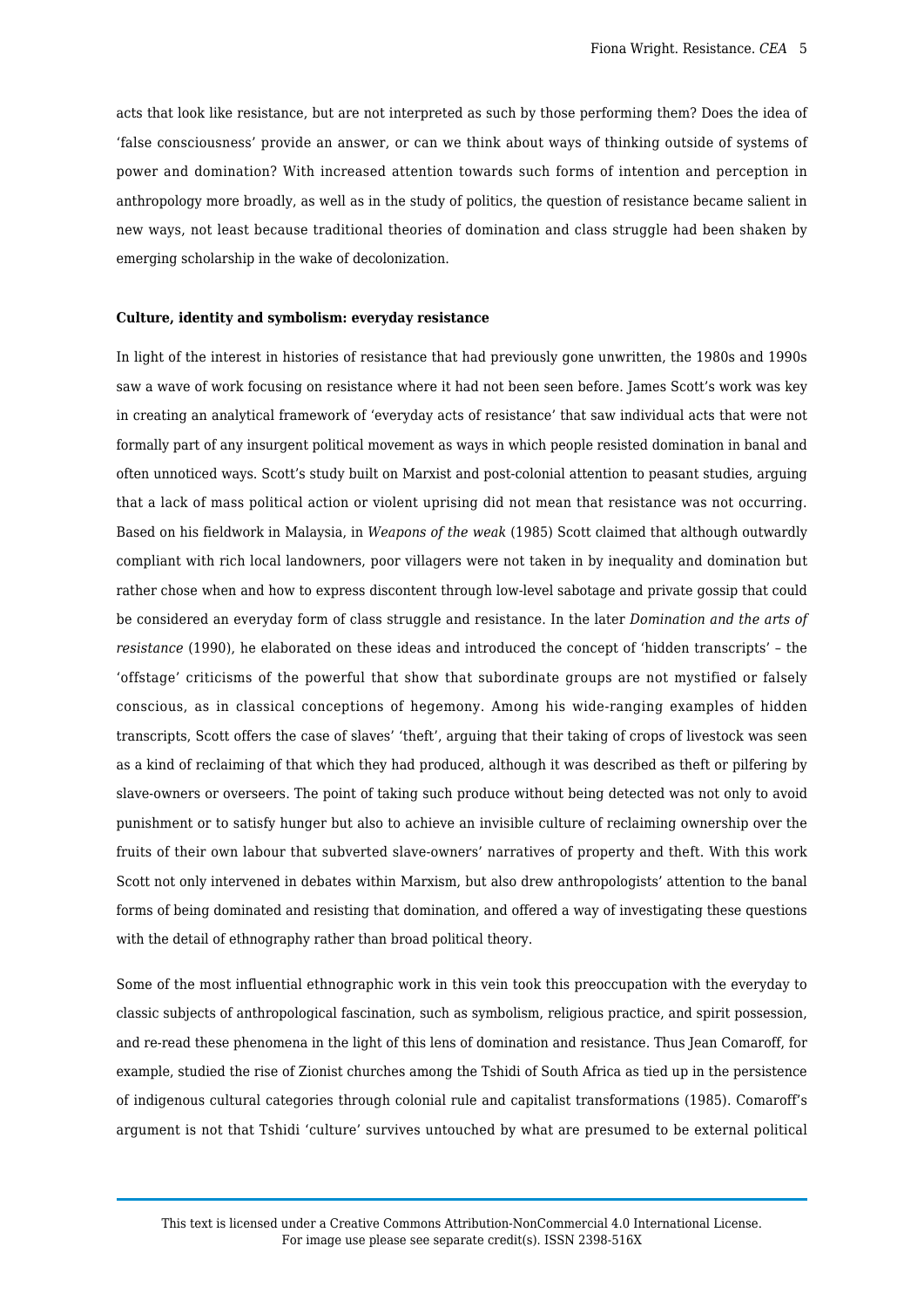forces, but that both mutually shape each other, and that the encounter is contained and expressed in various symbolic and ritual practices, which thus articulate a subversive manipulation of signs of racial and class inequality. Zionist ritual dress, for example, is adopted but transformed by Tshidi congregants, by changing its colours to those of pro-colonial symbols, or through Tshidi women wearing garments traditionally donned by male Protestant bishops. Whilst certainly still concerned with finessing Marxist concepts such as ideology and hegemony, this anthropological approach also exploited the banal nature of these phenomena to analyze how resistance takes place in the embodied and subjective realm of cultural practice, and thus Comaroff also called on other influential theorists such as Claude Levi-Strauss, Pierre Bourdieu, and Michel Foucault, in her analysis of how politics permeates the everyday. Similarly, Aihwa Ong's *Spirits of resistance and capitalist discipline* explores gender and female sexuality as the site of both domination and of resistance, although often of an unwilled nature (1987). In tune with the influence of feminist theory on the anthropology of gender, kinship, and production, Ong argues that Malay women factory workers' frequent spirit possessions on the factory floor were a mode of defiance against their control by non-Malay male supervisors. Along with small acts that decrease the women's productivity, as in Scott's framing of the various acts and forms of speech that constitute hidden transcripts, the affliction of spirit possession and its temporary release of women from their workplace is interpreted as an unconscious resistance against capitalist power and patriarchy, within the context of their family and village lives as well as in much broader spectrums of power within the global economy.

This anthropological work resonated with the Birmingham School of Cultural Studies, who, although not anthropologists, led the field in producing ethnographic work sensitive to the often small-scale reverberations of much larger political and economic structures, mostly focusing on British subcultures and working class life. Paul Willis' *Learning to labor* (1977) is a close study of twelve white working class English school boys, 'the lads', and analyses how their rejection of the system of academic achievement offered by the formal education system contributes to the reproduction of their class position and future as working class labourers. Unlike Scott's 'hidden transcripts', though, Willis' emphasis on the lads' irreverent approach to authority and the political ramifications of their clowning around represented a more ambivalent take on resistance even as he similarly rejected the idea that these boys were duped or mystified by power. The ways in which they resisted power became, with a bitter irony, a key part of why they continued to be oppressed by it. The question this interpretation raises, then, as with the anthropology of everyday resistance, is, is it really resistance? If resistance is either not named as such by those engaging in it, or contributes only to reinforcing domination, the sense of the term becomes less clear, particularly for anthropologists interested in being true to their ethnographic material rather than only advancing a theoretical or political argument. As everyday resistance seemed to proliferate, then, anthropologists also began to take a step back and cast a critical eye on this burgeoning field of work.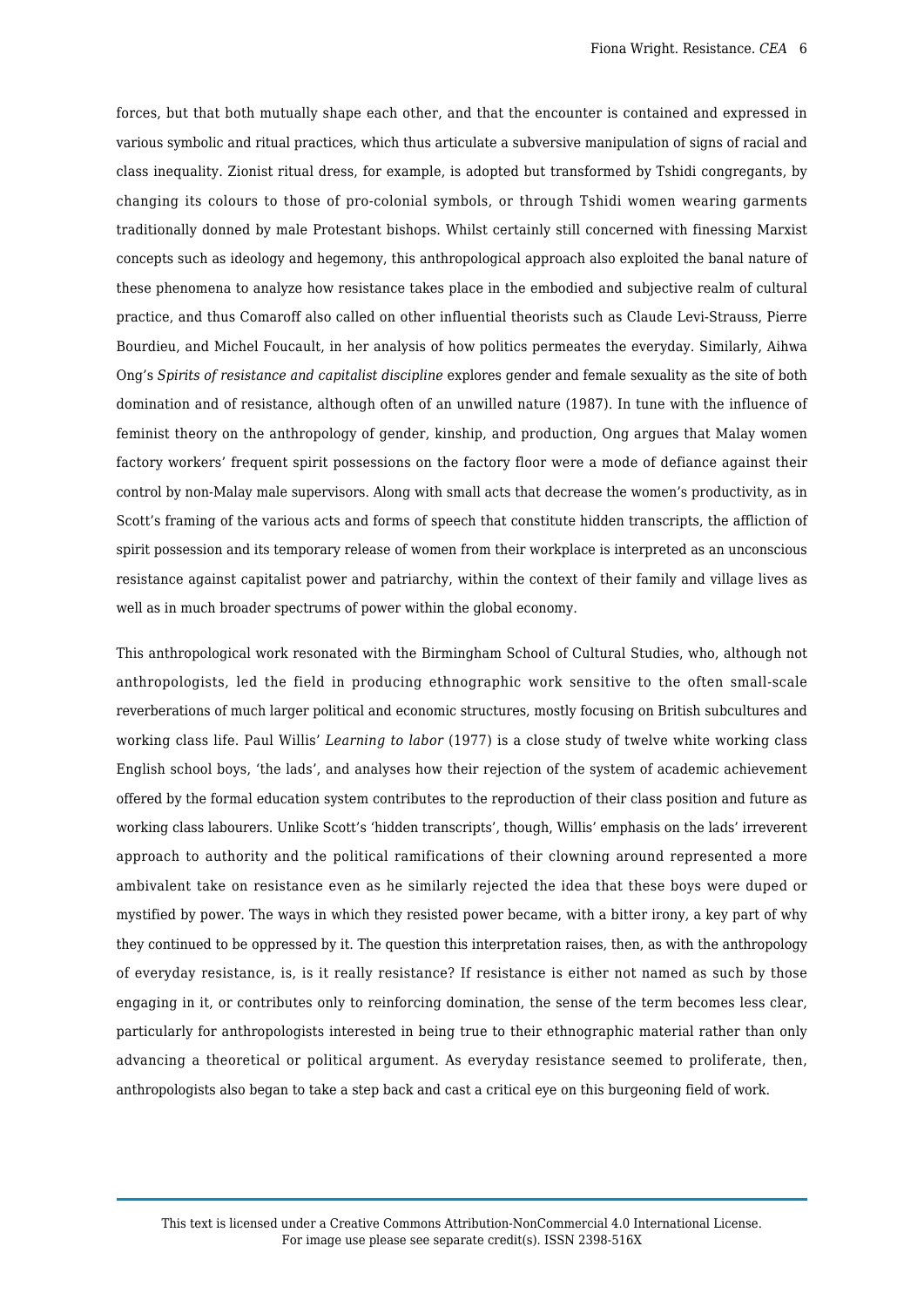#### **Too much resistance: power and subjectivity**

In light of the growing anthropological attention to resistance, in its spectacular as well as everyday forms, critical questions about this field of study began to emerge in the 1980s and 1990s. In particular, anthropologists reflected on what acts may truly count as resistance, and whether scholars had begun to pre-determine their analyses by looking too hard for it. Lila Abu-Lughod was one of those who critically reevaulated earlier work, including her own analysis of women's and young men's love poetry and other practices among Egyptian Bedouins as subtle forms of defiance against local hierarchical and patriarchal moral codes (1986). In her later article, *The romance of resistance* (1990), Abu-Lughod influentially argued that resistance is not external, or in opposition, to power, but is rather a 'diagnostic' of it: a reflection of power structures within a given context. Thus she suggested that the resistance to local hierarchies in her earlier ethnography entailed an entanglement or complicity with another form, such as the state or global markets, which could tell us about the shifting political economy of Egypt at the time. She cited Foucault's argument that power, rather than being only oppressive or negative, is productive of all kinds of practice, subjectivity, and knowledge, and is diffused through all spheres of life rather than held and imposed topdown by the state or other entities (Foucault 1979).

This characterization of anthropological work on resistance as romanticising was echoed in other writing during this period, which examined the investment on the part of anthropologists in certain moral or political projects. Some claimed that this propelled them to insist on an idealised picture of the oppressed as heroically standing up against those who dominate them (Brown 1996), while others defended such ethical engagements on the part of the anthropologist but argued that they required greater reflexivity about this positionality as well as more complex ethnographic description to capture ambivalence in projects of resistance (Ortner 1995; Scheper-Hughes 1995). Similarly, anthropologists started to write about cases in which practices of resistance could simultaneously challenge existing kinds of oppression *and* contribute to the creation or reproduction of other kinds of hegemony (Jean-Klein 2001; Kulick 1996; Theodossopoulos 2014).

The study of resistance becomes, in these critical perspectives, the starting point for broader questions of political agency and subjectivity. For, if we cannot identify resistance or acquiescence as clearly distinct from one another, and if both can be present in the same set of practices, this has significant implications for theories of how people act, and with what kind of consciousness or intentions, within political systems. The gendered aspects of resistance and politics, and feminist theory's contribution to our understanding of it, were the subject of much anthropological work that considered these issues. Begoña Aretxaga's study of women's roles within working class Catholic struggles against British rule in Northern Ireland considered resistance within its nationalist and gendered context, arguing that women neither passively receive nor freely navigate these dominant political tropes (1997). Motherhood, for example, was held up as a central symbolic value in the communities Aretxaga worked with, and although she cites maternal suffering as a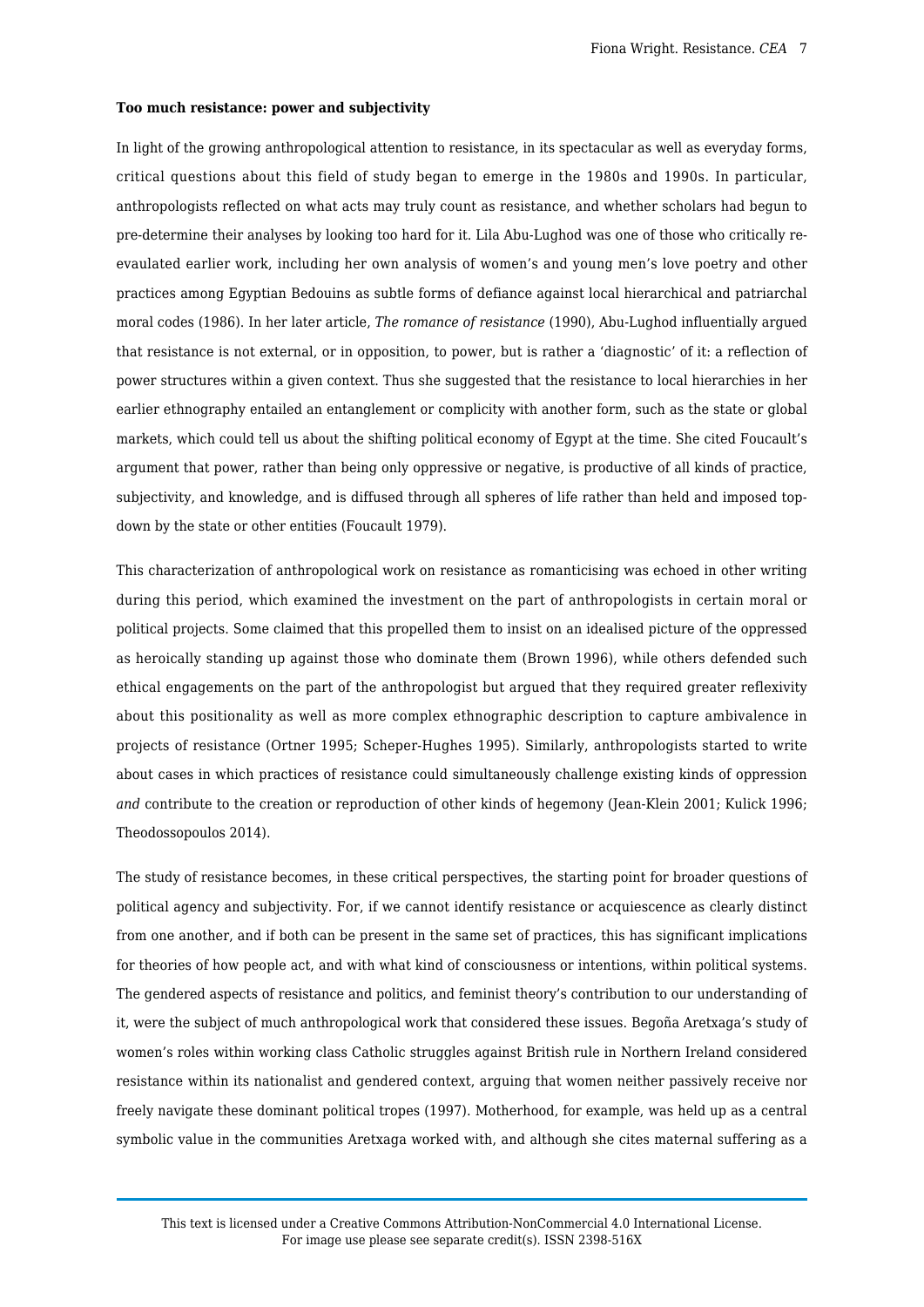subjective motivation for political action among Catholic women, it was also a trope through which they collectively challenged husbands' and sons' dominance in political activism. That is, whilst being able to draw power from the potent nationalist and Catholic symbol of the mother who suffers the pains of her son, the legitimization of women's involvement in politics through such symbolism also contributed to their reconfiguring of domestic and intimate relations with their husbands and children. The ideology of motherhood thus bolstered women's participation into political struggle at the national level whilst also helping to transform some of its key social and economic underpinnings. Further, Aretxaga analyzed women prisoners' participation in the 'dirty protest' in Armagh prison, and the use of their menstrual blood

<span id="page-7-0"></span>as a transgression of powerful taboos governing the expression of female sexuality.<sup>"'</sup> Aretxaga suggests that whilst women's actions were conscious and intentional, they also relied on unconscious and emotional motivations of rejecting gendered humiliation, a level of personal experience which thus becomes part of the political realm and practices of resistance.

The role of the unconscious and the emotional, or affective, in resistance, and the ways in which political contexts shape these aspects of subjectivity, raises important questions about how social change and individual action or experience are linked. The feminist philosopher Judith Butler, herself influenced by both Foucault and psychoanalytic thought, argued that agency is made possible only through the workings of power, as people can only speak and be heard through the language and cultural forms available to them within specific historical, and political, contexts (1997). Resistance and social change, in this theory, are the consequences of modifications – whether intentional or accidental – of dominant forms of expression and practice. This theoretical model of agency has been influential in political anthropology, but has also been questioned because of the way it emphasises agency as linked primarily with social change and resistance. Saba Mahmood, in her work on an Islamic women's piety movement in Egypt, argued that this aspect of Butler's work reflects a broader problem within Western liberal feminism, in its assumptions that freedom and agency have to imply opposition to authority (2005). Mahmood demonstrated ethnographically how the women she worked with in Cairo were often interested in living up to Islamic moral teachings, rather than challenging them, and argued that this need not mean that these women were therefore reproducing their own oppression, but rather that agency does not always equate to resistance.

When resistance is seen as a subjective as well as social encounter with power, then, our view of politics and its transformations become an ever richer field of investigation, whether one is skeptical of resistance studies or argues for more attention to the ambiguities and complexities within it. With this area of intimate and embodied experience opened up as a legitimate domain of anthropological thought, these critical takes on resistance promoted a new set of theoretical vocabularies that contemporary anthropologists have been able to draw on as historical events once again made resistance a key concern for the discipline.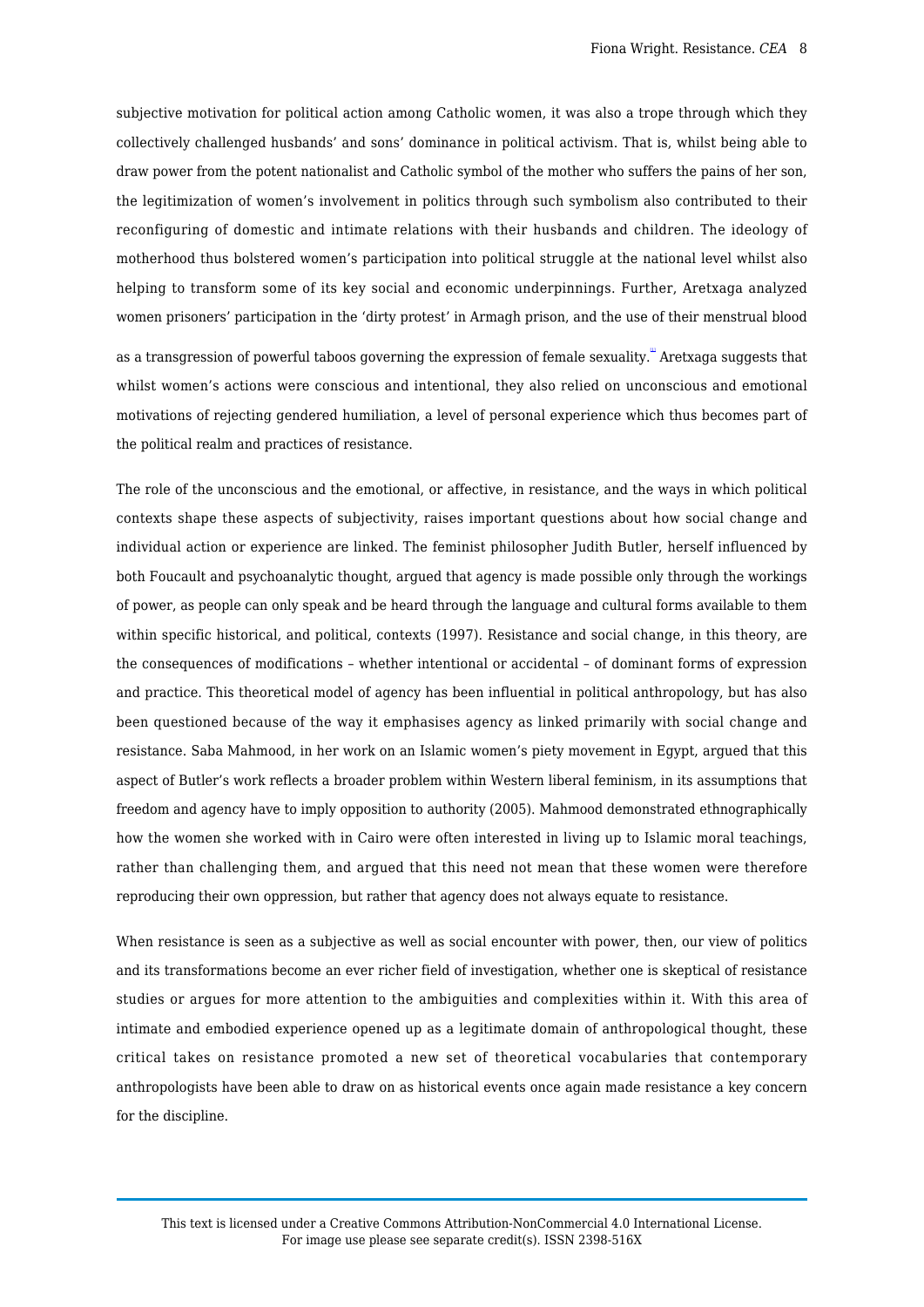#### **Imagining different futures: contemporary anthropological approaches to resistance**

From the late 1990s until the contemporary moment, the prominence of anti-globalization protests, the events of the 'Arab Spring', and the rise of socio-economic and racial justice movements such as Occupy and Black Lives Matter, have brought about a renewed interest in resistance, social movements, and activism in anthropology. Perhaps one of the most striking aspects of this recent work has been its focus on media and communication technologies, both as a factor in how resistance plays out, and relating to the potential for anthropologists to be politically engaged and in dialogue with the people with whom they conduct research. Although anthropological accounts have undermined popular understandings of these movements as driven by social media, pointing to the very real and often risky presence of protestors' bodies in public spaces, they have also not underestimated the possibilities for activism opened up by technologies such as Facebook or Twitter, and have considered how virtual networks contribute to novel forms of political organization. An example is the 'hashtag activism' in the protests that followed the police shooting of an unarmed black teenager in Ferguson, Missouri, and in the Black Lives Matters movement that grew after this and other similar killings in the USA. This kind of engagement became a key way in which people across the country and elsewhere expressed solidarity with those demonstrating in Ferguson (Bonilla & Rosa 2015). This online activism exposed and played with dominant media stereotypes and racist language and allowed for users to actively re-inscribe the meaning of the black body, unlike in physical confrontations with police in demonstrations where it is often cast as threatening and dangerous.

Other work has pointed to the different qualities of various kinds of online communication and media, arguing that whilst email list-servs and web fora were crucial in building and maintaining activist networks in the anti-globalization movements of the late 1990s and early 2000s, social media such as Facebook and Twitter have been less useful for in-depth communication among activists working closely with each other but have contributed to the spread of movements such as Occupy beyond typical activist circles and have helped to create feelings of solidarity and collectivity across wide and disparate social contexts (Juris 2012). The participation of broader publics in socioeconomic justice and antiracist movements in the 'real time' of social media has also prompted anthropologists to write shorter and open-access pieces for audiences outside of the academy as well as within it. These are generally published faster than traditional academic articles and aim to contribute to public debates about these protests and the power structures they hope to challenge. The journal *Cultural Anthropology*, for example, has established the 'Hot Spot' forum on its website, which has published collections of essays by anthropologists and activists on the

<span id="page-8-0"></span>Occupy movement, the Egyptian revolution, and Istanbul's Gezi park protests, among others.

What happens to participants during resistance, and how that in turn shapes its political effects, is also affected by its modes of communication and performance. Studies of contemporary activism have considered the collective experiences of humour and spontaneity, joyfulness and a sense of possibility, as crucial aspects of activism and as playing into a movement's broader trajectory (Haugerud 2013; Rasza &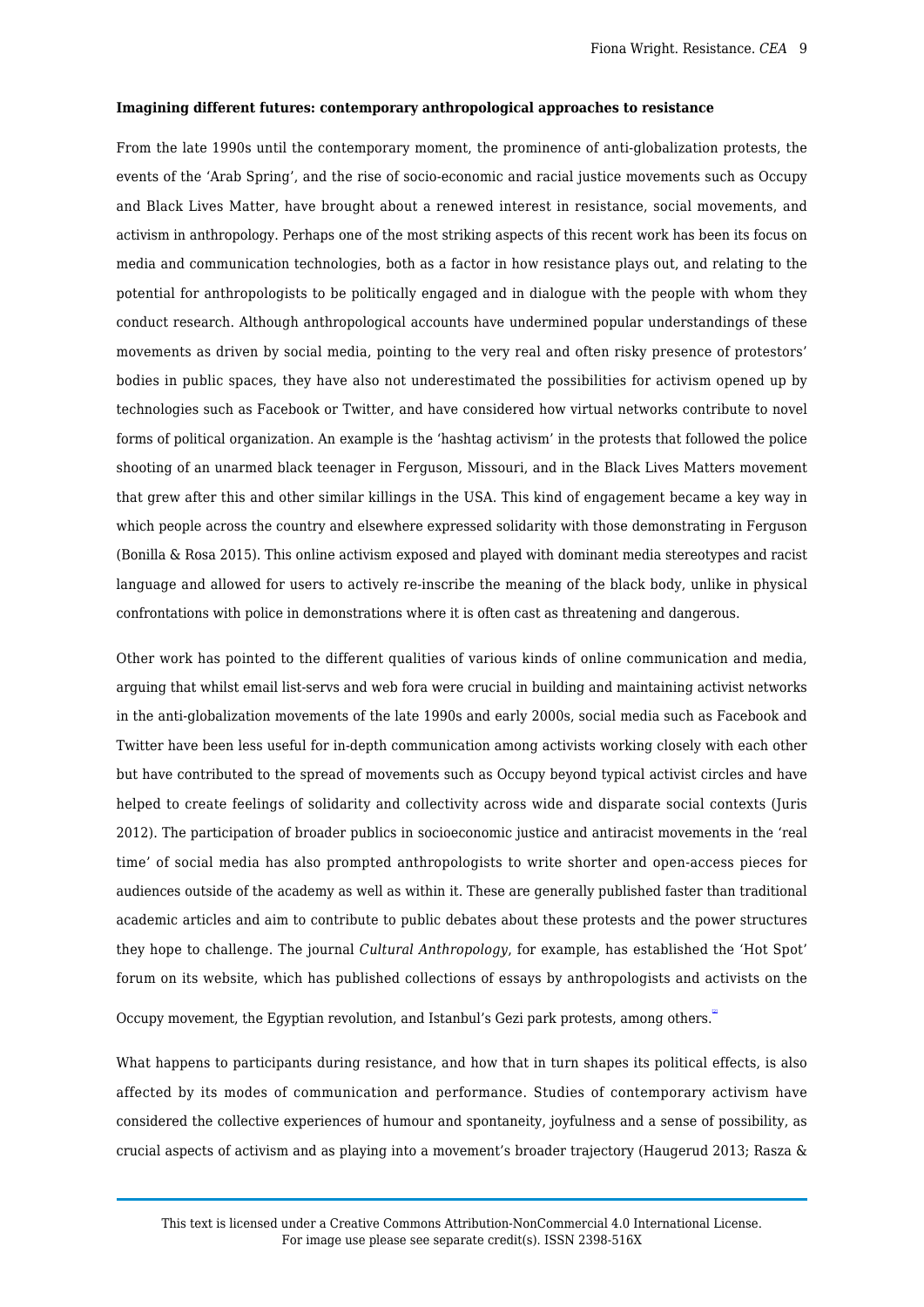Kurnik 2012; Sitrin 2013). These analyses sometimes recall older anthropological notions such as Durkheim's 'collective effervescence' (1995 [1912]) – the embodied passion and fervor that comes from communal, out-of-the-ordinary action – and Turner's 'rituals of reversal', and sometimes draw on more recent theoretical concepts such as 'affect' and 'becoming'. In what has been labelled the 'subjective turn' (Rasza 2013), a central argument has been that the ability of activists to imagine and sense different emotional and inter-personal relations in the forms of non-hierarchical organization is vital for the potential of a political movement to offer and demonstrate alternative forms of social organization to prevailing capitalist and neoliberal politics. This perspective also provides a good example of how anthropological analysis of movements such as Occupy or the Gezi park protests constitute resistance: by adopting a broadly critical stance on contemporary capitalism, neoliberalism, and state violence, these perspectives tend to echo activists' analyzes of certain formations of power and thus frame protest and social movements acting against them as resistance.

Persistent inequalities and enduring effects of past violence on social interaction, however, are also felt within activist groups even as they aim to resist domination. Scholars attentive to how class, gender or racial difference continue to be reproduced and enacted within protest movements have advocated for a 'decolonizing' approach, which aims to bring a consciousness of historical injustices of different kinds into activism that might unwittingly repeat similar patterns of domination (Liu 2013). These approaches relate to an older notion of 'identity politics', which has been criticised for the way in which it can reinscribe certain essentialist and even exclusionary notions of identity, and suggest that whilst more universalist political goals can be shared by various people in a resistance movement, activists must remain vigilant about questions of difference and power structures within the group. These issues were particularly visible in writing about indigenous activism and struggles for land rights and self-determination, where the very means of resistance – by recourse to legal technologies and vocabularies of rights, citizenship, and territory – involve speaking the language of the powerful in order to make certain claims (Jackson and Warren 2005; Muehlebach 2010). Thus certain members of a community, as well as the anthropologist, may, paradoxically, be more able to articulate and represent 'indigeneity' than those who speak only the language of the colonised. Equally, there is concern about the ways in which protest movements are represented and perhaps even appropriated in scholarship, as academics seek to capitalise on political events so as to prove the relevance or timeliness of their work whilst at the same time silencing and exploiting the knowledge and labour of local academics and activists (Abaza 2013).

The anthropology of resistance, then, is grappling with a new set of questions that have arisen from contemporary political events. Although some older conceptual questions – about social change and stasis, false consciousness and agency – remain pertinent, recent work on resistance has also been formed by different concerns. Alongside shifting theoretical frameworks, anthropological perspectives on resistance are being transformed by widespread acknowledgment of researchers' responsibility to research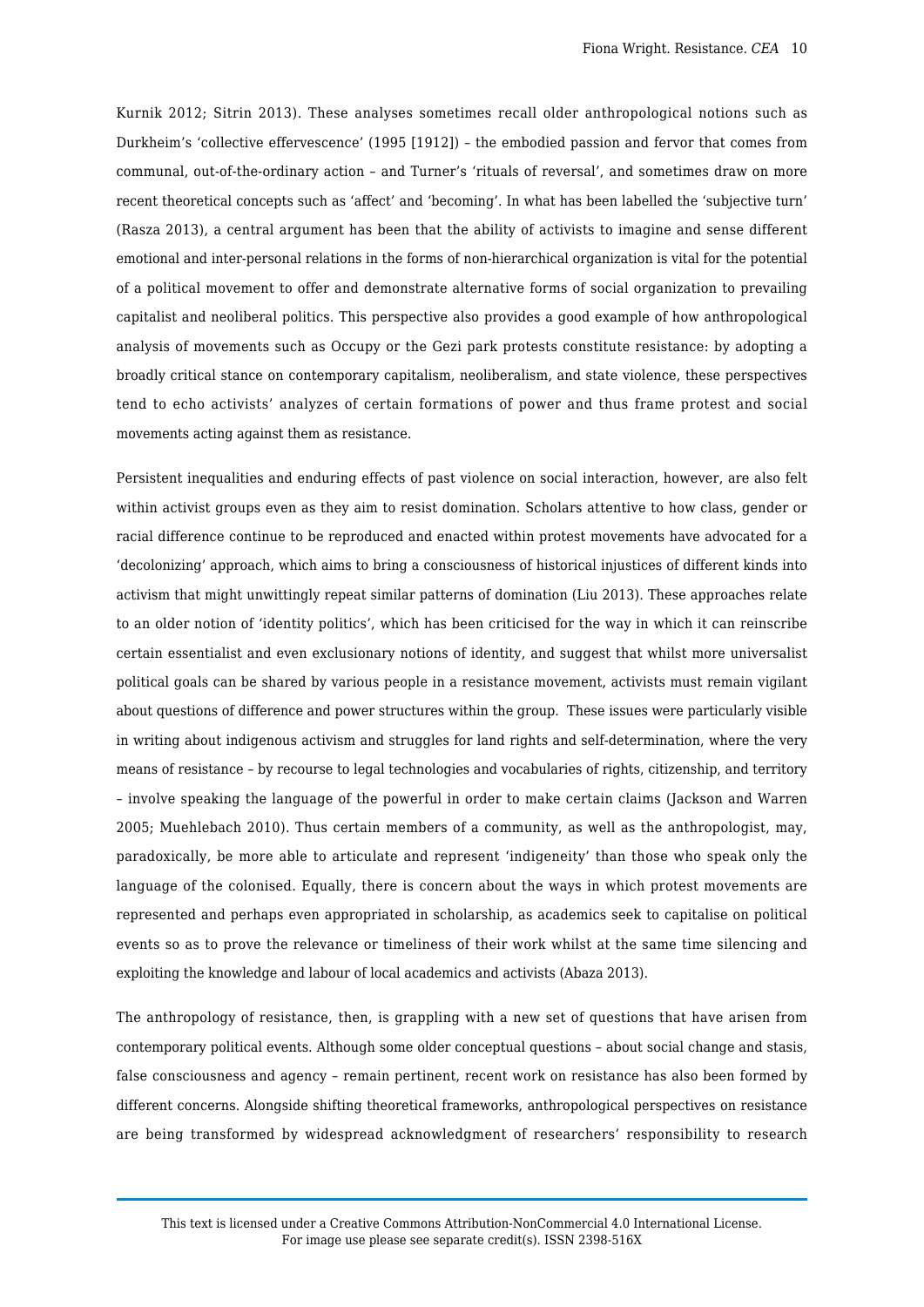participants, as well as reflexive awareness of their own roles in shaping local and global politics.

# **References**

Abaza, M. 2013. Academic tourists sight-seeing the Arab Spring. *Cultural Anthropology* website (available on-line: [https://culanth.org/fieldsights/242-academic-tourists-sight-seeing-the-a...](https://culanth.org/fieldsights/242-academic-tourists-sight-seeing-the-arab-spring)).

Abu-Lughod, L. 1986. *Veiled sentiments: honor and poetry in a Bedouin society*. Berkeley: University of California Press.

——— 1990. The romance of resistance: tracing transformations of power through bedouin women. *American Ethnologist* **17**(1), 41-55.

Aretxaga, B. 1997. *Shattering silence: women, nationalism, and political subjectivity in Northern Ireland*. Princeton: University Press.

Bonilla, Y. & J. Rosa 2015. #Ferguson: digital protest, hashtag ethnography and the racial politics of social media in the United States. *American Ethnologist* **42**(1), 4-17.

Brown, M. F. 1996. Forum: on resisting resistance. *American Anthropologist* **98**(4), 729-35.

Butler, J. 1997. *The psychic life of power: theories in subjection*. Stanford: University Press.

Comaroff, J. 1985. *Body of power, spirit of resistance: the culture and history of a South African people*. Chicago: University Press.

Durkheim, E. 1995 [1912]. *The elementary forms of the religious life*. New York: Free Press.

Foucault, M. 1979 [1976]. *The history of sexuality volume 1: an introduction*. London: Allen Lane.

Gluckman, M. 1954. *Rituals of rebellion in South-east Africa*. Manchester: University Press.

Guha, R. 1983. *Elementary aspects of peasant insurgency in colonial India*. Delhi: Oxford University Press.

Haugerud, A. 2013. *No billionaire left behind: satirical activism in America*. Stanford: University Press.

Jackson, J.A. & K. Warren 2005. Indigenous movements in Latin America, 1992-2004: controversies, ironies, new directions. *Annual Review of Anthropology* **34**(5), 549-73.

Jean-Klein, I. 2001. Nationalism and resistance: the two faces of everyday activism in Palestine during the Intifada. *Cultural Anthropology* **16**(1), 83-126.

Juris, J. 2012. Reflections on #Occupy everywhere: Social media, public space, and emerging logics of aggregation. *American Ethnologist* **39**(2), 259–79.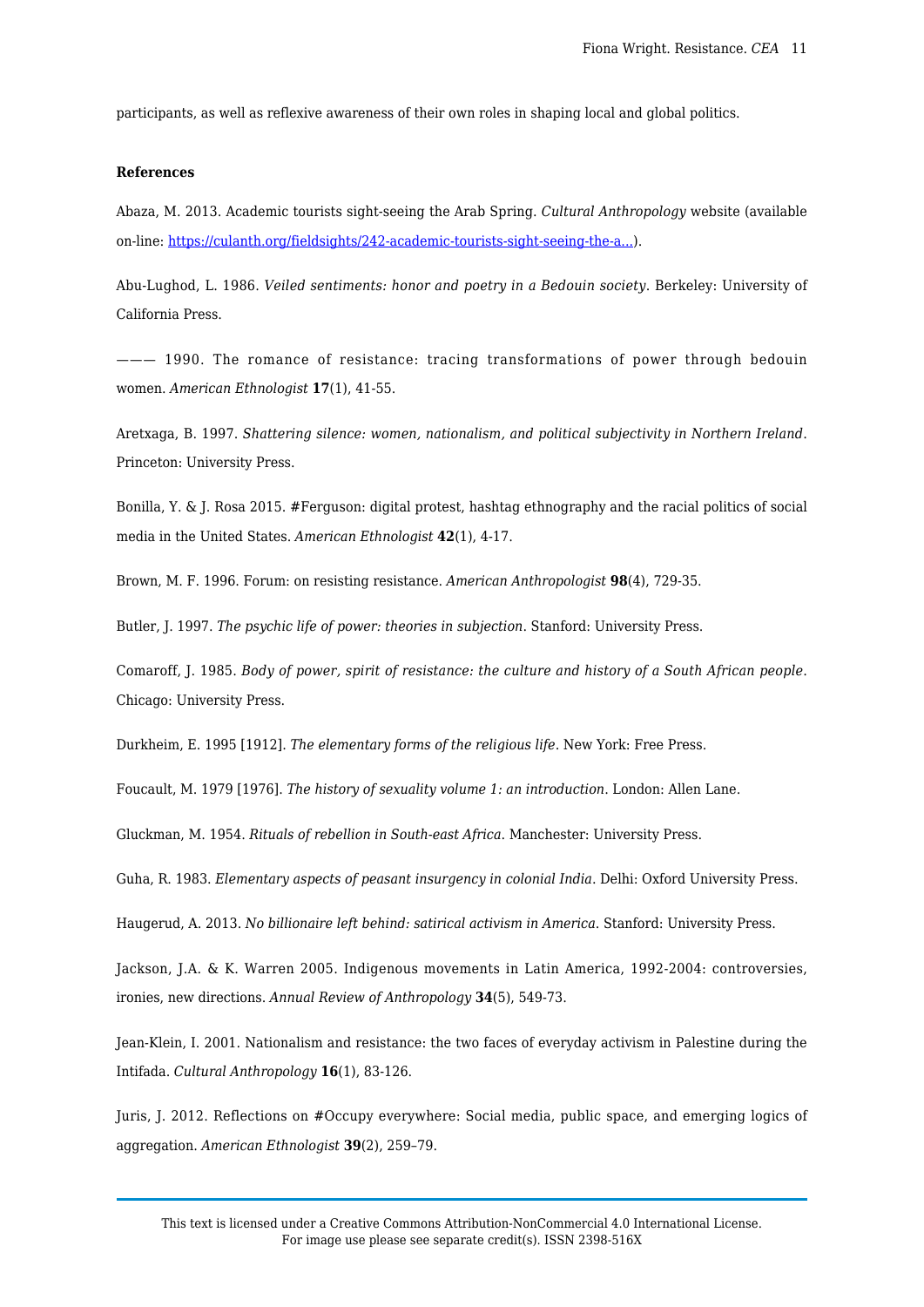Kulick, D. 1996. Causing a commotion: public scandal as resistance among Brazilian transgendered prostitutes. *Anthropology Today* **12**(6), 3-7.

Liu, Y.Y. 2013. Decolonizing the Occupy Movement. *Cultural Anthropology* website (available on-line: [https://culanth.org/fieldsights/87-decolonizing-the-occupy-movement\)](https://culanth.org/fieldsights/87-decolonizing-the-occupy-movement).

Mahmood, S. 2005. *Politics of piety: the Islamic revival and the feminist subject*. Princeton: University Press

Mintz, S. 1985. *Sweetness and power: the place of sugar in modern history.* New York: Viking-Penguin.

Muehlebach, A. 2010. What self in self-determination? Notes from the frontiers of transnational indigenous activism. *Identities* **10**(2), 241-68.

Ong, A. 1987. *Spirits of resistance and capitalist discipline: factory women in Malaysia*. Albany, N.Y.: State University of New York Press.

Ortner, S. B. 1995. Resistance and the problem of ethnographic refusal. *Comparative Studies in Society and History* **37**(1), 173-93.

Rasza, M. 2013. The subjective turn: the radicalization of personal experience with Occupy Slovenia. *Cultural Anthropology* website (available on-line: [https://culanth.org/fieldsights/74-the-subjective-turn-the-radicalizatio...\)](https://culanth.org/fieldsights/74-the-subjective-turn-the-radicalization-of-personal-experience-within-occupy-slovenia).

Razsa, M. & A. Kurnik 2012. The Occupy Movement in Žižek's hometown: direct democracy and a politics of becoming. *American Ethnologist* **39**(2), 238-58.

Scheper-Hughes, N. 1995. The primacy of the ethical: propositions for a militant anthropology. *Current Anthropology* **36**(3), 409-40.

Scott, J.C. 1985. *Weapons of the weak: everyday forms of resistance*. New Haven: Yale University Press.

——— 1990. *Domination and the arts of resistance: hidden transcripts*. New Haven: Yale University Press.

Sitrin, M. 2013. Occupy trust: the role of emotion in the new Movements. *Cultural Anthropology* website (available on-line: [https://culanth.org/fieldsights/76-occupy-trust-the-role-of-emotion-in-t...](https://culanth.org/fieldsights/76-occupy-trust-the-role-of-emotion-in-the-new-movements), accessed 2 February 2015).

Taussig, M. 1980. *The devil and commodity fetishism in South America*. Chapel Hill, N.C.: University of North Carolina Press.

Theodossopoulos, D. 2014. The ambivalence of anti-austerity indignation in Greece: resistance, hegemony and complicity. *History and Anthropology* **25**(4), 488-506